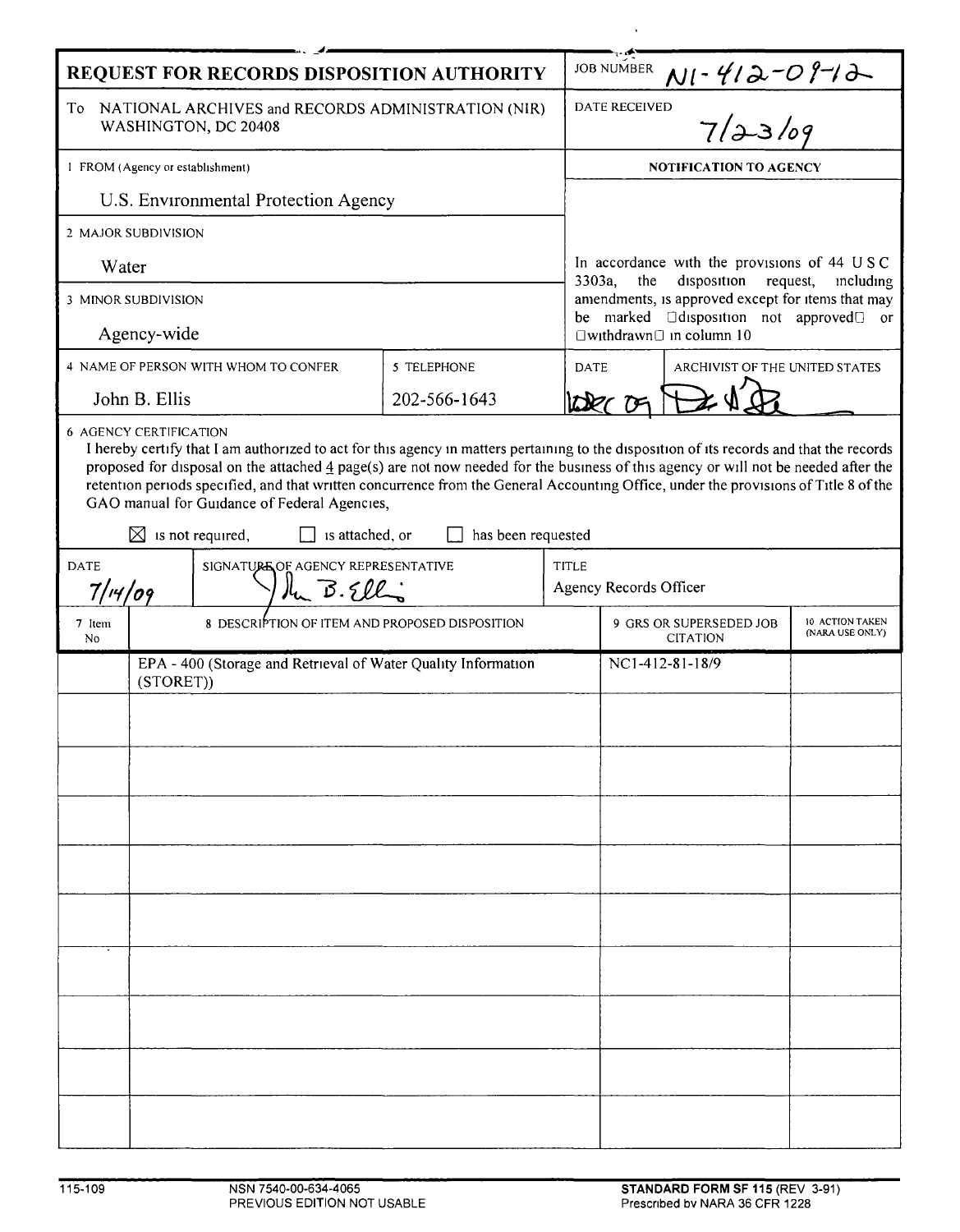# **EPA Records Schedule 400**

**Status:** Fmal, *07/3112010*

**Title:** Storage and Retneval of Water Quality Information (STORET)

**Program:** Water

**Applicability:** Agency-wide

Function: 108-023-02 - Water Monitoring and Forecasting

# **NARA Disposal Authority:**

This schedule authorizes the disposition of the record copy in any media (media neutral), excluding any records already in electromc form. Records designated for permanent retention must be transferred to the National Archives m accordance with NARA standards at the time of transfer.

•  $N1-412-09-12$ 

## **Description:**

The Storage and Retrieval of Water Quality Information (STORET) system is an automated information system which assists state and EPA officials to make pollution control decisions by providmg a capability to store, retrieve and analyze water quality mformation. Information mcludes chemical, physical, and biological water quality of the Nation's waters, includmg ambient, intensive survey, effluent, and biological water quality momtoring information. Most STORET information has been added since 1975, however, records go back to 1899. Information is contributed voluntarily by federal, state, interstate agencies, universines, tnbes, and volunteers.

STORET has the followmg components:

- Data Warehouse serves as a repository for data collected by EPA and agency partners. The STORET Data warehouse is more accessible VIa onlme data reports, Web services, and new tools
- Water Quality Exchange (WQX) uses standardized data exchange schemas along with technology to load/enter/validate data into the Data warehouse. WQX provides the means for direct computer-to-computer data exchange. WQX leverages both the agency architecture and other agency IT and agency non-IT mvestments, mcluding the Central Data Exchange (CDX), the Substance Registry System, and the Exchange Network Grant Program WQX also allows EPA to better integrate water momtonng data with other Federal Agencies (1 e. USGS).
- WOX Web Tool uses a web portal access to standardize data exchange schemas for loading/entering/validating data into the Data warehouse. The Web Tool provides a User-Web to computer data exchange.

#### **Disposition Instructions:**

**Item a:** Electronic software program

The Office of Water, Office of Wetlands, Oceans and Watersheds, Assessment and Watershed

file·//C:\DOCUME~1\HWOLFING\LOCALS~1\Temp\gwprint\400.html 8/2/2010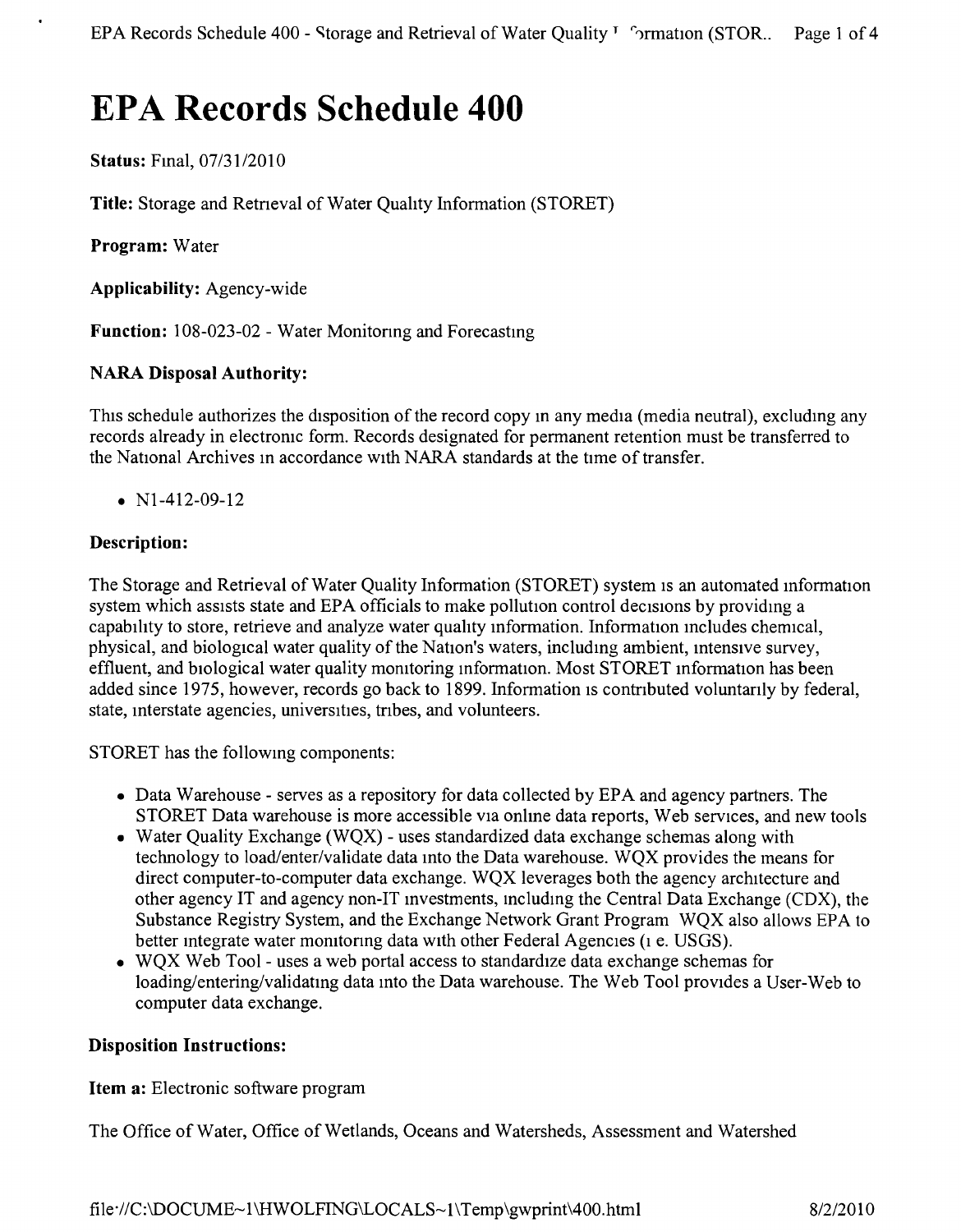EPA Records Schedule 400 - Storage and Retrieval of Water Quality <sup>T- c</sup>ormation (STOR... Page 2 of 4

Protection Division, Monitoring Branch at Headquarters is responsible for the disposition of this item

• Disposable

.

- Close when no longer needed to ensure access to and use of the electronic records throughout the authorized retention period.
- Delete after file closure.

## Item b: Input

- • Disposable
- Close when information has been transferred to the master file and verified.
- Delete after file closure.

## Item c: Electronic data

The Office of Water, Office of Wetlands, Oceans and Watersheds, Assessment and Watershed Protection Division, Monitoring Branch at Headquarters is responsible for the disposition of this item

- • Permanent
- Initial Transfer. Transfer Legacy Data Center data (1994-1999) to the National Archives in 2010, as specified in 36 CFR 1235.44-1235.50 or standards applicable at the time. Intenm Transfers: While the system is in operation, transfer STORET data to the National Archives every 5 years, beginning in 2015 (for 2000-2004 data), or whenever a major change to the system occurs, whichever is earlier, as specified in 36 CFR 1235.44-1235.50 or standards applicable at the time Final Transfer: Close when program is discontinued or system is terminated. Transfer final data to the National Archives 1 year after system is closed, as specified in 36 CFR 1235.44-1235.50 or standards applicable at the ume,

Item d: Output and reports

- • Varies
- File with related records and follow instructions for the related records.

# Item e: System documentation

The Office of Water, Office of Wetlands, Oceans and Watersheds, Assessment and Watershed Protection Division, Monitoring Branch at Headquarters is responsible for the disposition of this item.

- • Permanent
- Transfer those records necessary to document how the system captures, manipulates, and outputs data to the National Archives as specified in 36 CFR 1235.44-1235.50 or standards applicable at the time. The documentation is transferred with the electronic data (Item c).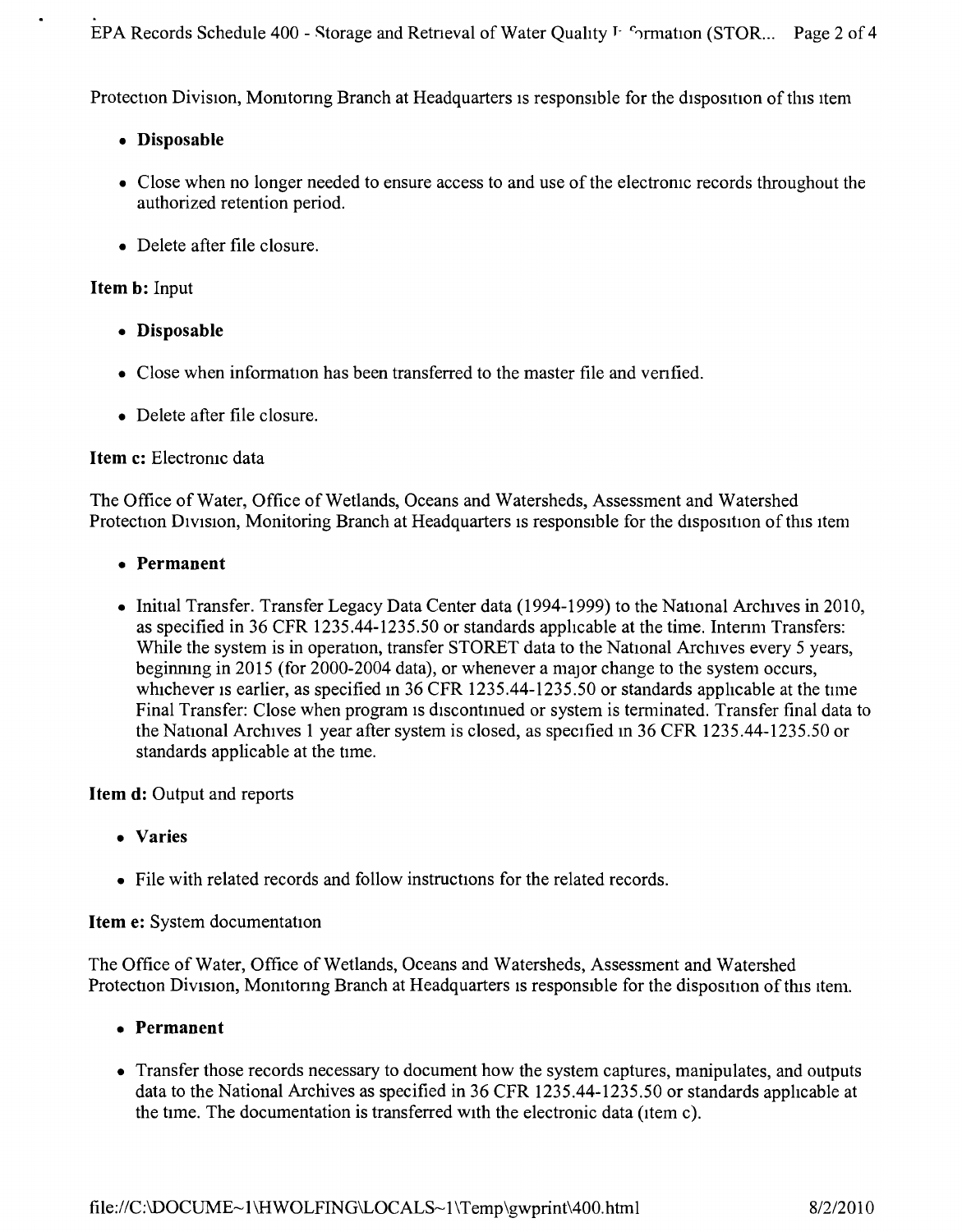# **Guidance:**

This schedule covers the STORET and the Water Quahty Exchange (WQX) which defines the methods and the data systems by which EPA compiles momtonng data (typically water quahty data, but not exclusively water quality data) that are collected by a number of entities. Those entities could be states, tnbes, volunteer momtoring groups, or EPA.

Electromc data from 1950-1993 were transferred to the National Archives under previously approved NARA disposal authonty NCI-412-8l-018, Items 2 and 9. The Initial Transfer of Legacy Data Center data from 1994-1999 to the National Archives was completed in 2010 under NARA disposal authority NI-412-09-12, Item c.

The time line for Interim Transfer of electronic data to the National Archives under Item c is:

- 2015 Transfer 2000-2004 data.
- • 2020 Transfer 2005-2009 data.
- • 2025 Transfer 2010-2014 data.
- 2030 Transfer 2015-2019 data.

The previously approved version of this schedule included the followmg components which have been superseded by the current system:

- Biological System (BIOS)
- Daily Flow System (DFS)
- Fish Kill File (FK)
- Ocean Data Evaluation System (ODES)
- Parameter (PARM)
- Taxonomic Index File (TAXFILE)
- Water Quality System (WQS)

#### **Reasons for Disposition:**

The following changes were made in the *05/3112010* version:

- Made minor revisions to wording in description.
- Revised transfer dates in disposition instructions for item c.
- Added transfer dates in guidance.
- Added ODES and PARM as superseded components or systems in guidance.
- Added NARA disposal authority for ODES as previously approved NARA disposal authority.

The following change was made in the *12/3112009* version:

• Revised disposition instructions for item c to include the date range (1994-1999) for the legacy data.

The followmg change was made in the *10/3112009* version:

- Revised disposition instructions for item c.
- Revised guidance.